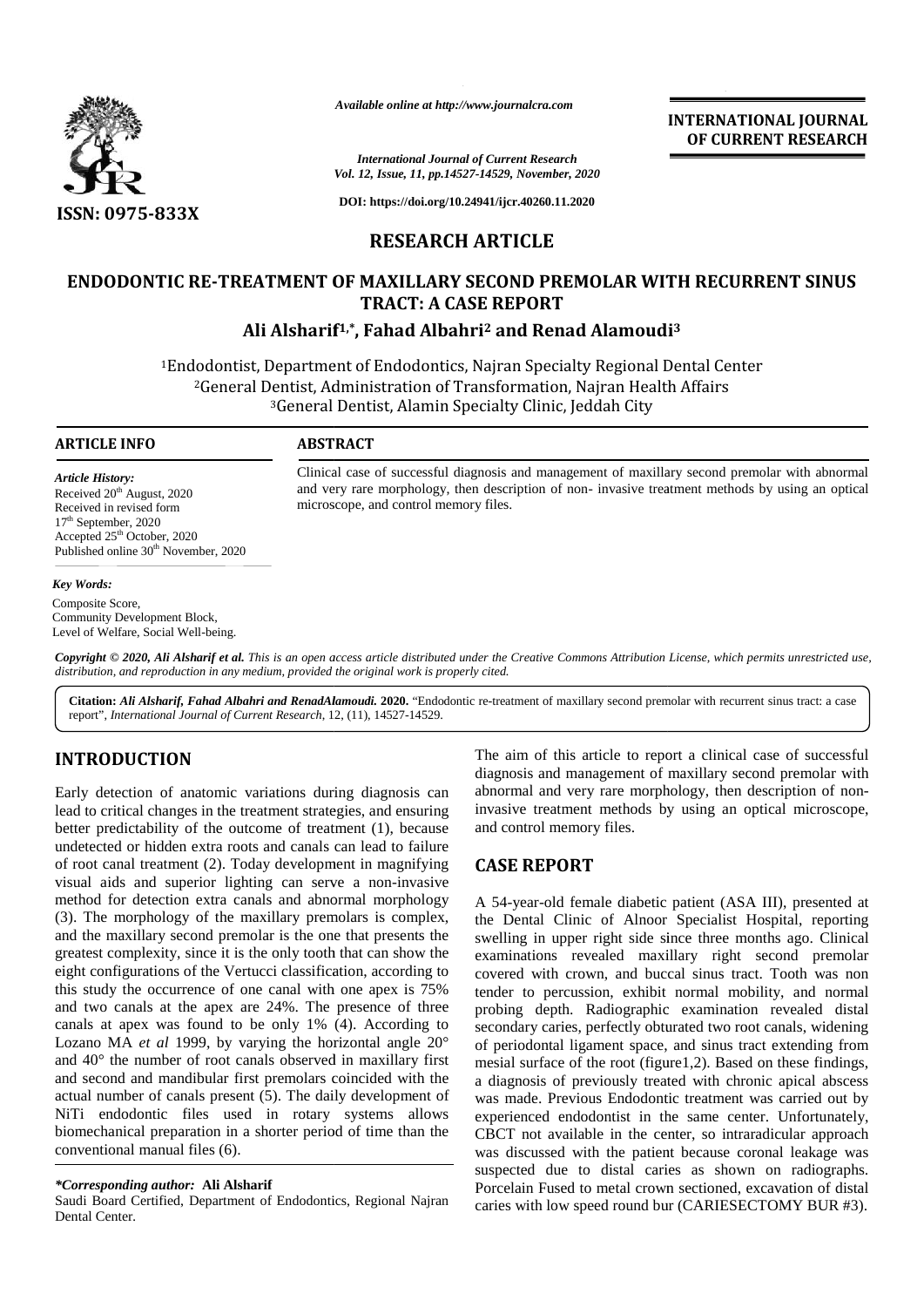

*Fig.1,2.* **periapical radiographs showing distal secondary caries, widened periodontal ligament space and lamina dura, adequate obturation and sinus tract extending from apical third of mesial surface of the root**

Rubber Dam isolation, and removal of coronal composite restoration, then careful inspection of gutta percha under the microscope for detection of any signs of coronal leakage or missed canal but it was very clean and good adapted, after that temporization the tooth with Cavit. As the patient is poorly controlled DM we discussed another treatment option which was intentional re-implantation, the patient approved and another appointment was scheduled. Two weeks later at the second appointment, one mesial and one distal shifted radiographs performed, then careful interpretation Radiographs showing shifting of obturation material a missed canal was suspected and the patient informed about that which may alter the treatment plane and outcomes (Figure 3,4)



**Fig. 3. Mesial shift periapical radiograph**



**Fig. 4. Distal shift periapical radiograph**

Cavit removed, after deep carful inspection of pulp chamber floor using microscope a small non negotiated canal detected. After that removal of GP from buccal, palatal canals using Profile #25 taper 6%, and the third palatal canal explored by ISO size 10 files, then determination of working length using Apex locator (IPex II) and radiograph. Chemomechanical preparation of all canals was started using 5.25% sodium Hypochlorite as the main irrigant. During shaping of palatal canals with Pro Taper universal S1, S2(DENTSPLY MAILLEFER) they joined together to become Vertucci Type V, now the canal become more difficult for cleaning, finishing and obturation. Under high magnification and by using ProTaper Gold rotary file due to its memory control and metallurgic properties the canal was prepared successfullyThe all canal dried with paper point, master cone fitting(figure 5),and obturation with warm vertical compaction technique using AH plus sealer, then the access cavity restored with Glass Ionomer Cement (Riva self cure) (figure6),and referred back to restorative clinic for final restoration and prosthetic treatment



**Fig.5. Master cone periapical radiograph**



**Fig. 6. periapical radiograph showing obturation of all canals and GIC restoration**